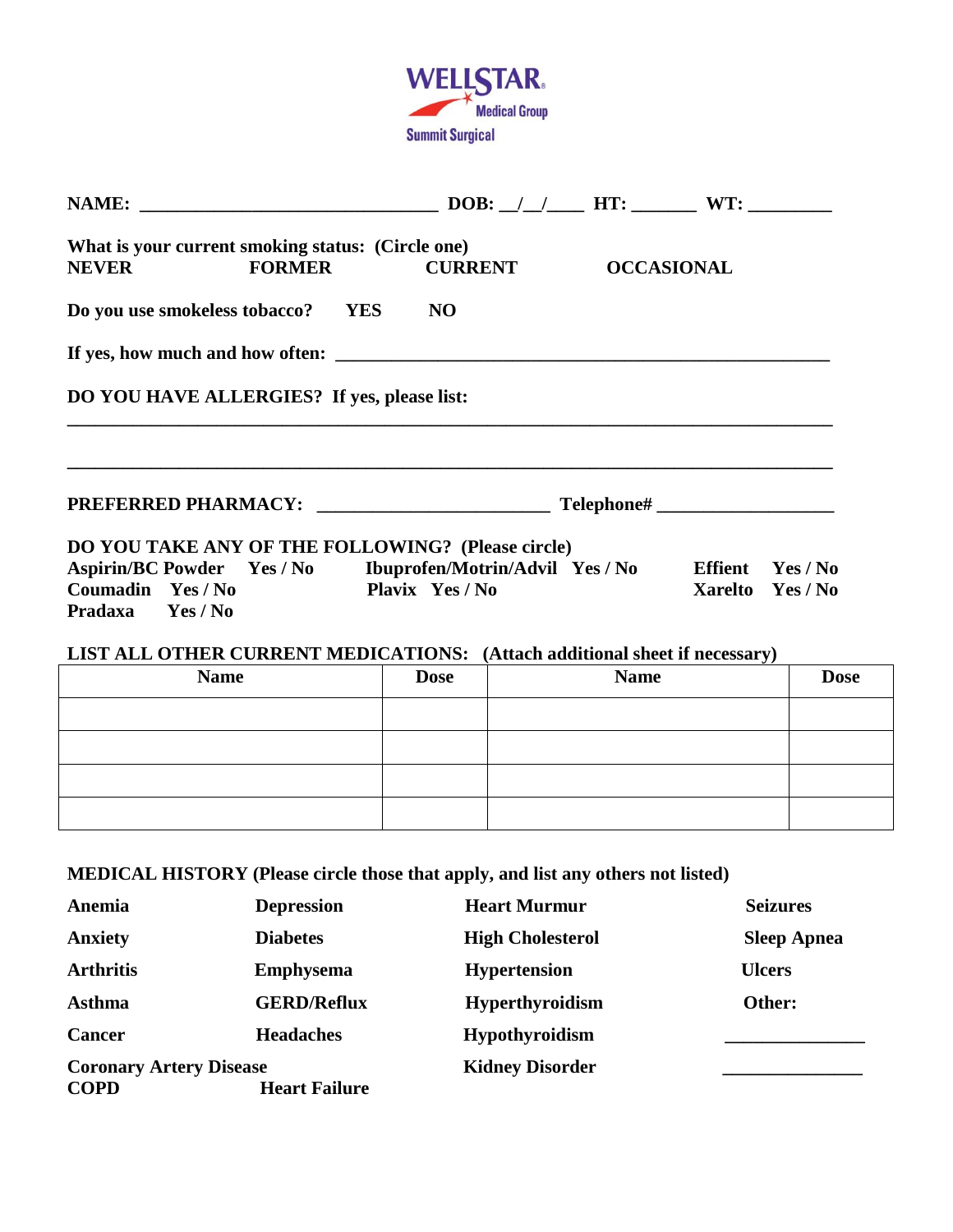

**\_\_\_\_\_\_\_\_\_\_\_\_\_\_\_\_\_\_\_\_\_\_\_\_\_\_\_\_\_\_\_\_\_\_\_\_\_\_\_\_\_\_ \_\_\_\_\_\_\_\_\_\_\_\_\_\_\_\_\_\_\_\_\_\_\_\_\_\_\_\_\_\_\_\_\_\_**

**\_\_\_\_\_\_\_\_\_\_\_\_\_\_\_\_\_\_\_\_\_\_\_\_\_\_\_\_\_\_\_\_\_\_\_\_\_\_\_\_\_\_ \_\_\_\_\_\_\_\_\_\_\_\_\_\_\_\_\_\_\_\_\_\_\_\_\_\_\_\_\_\_\_\_\_\_**

**\_\_\_\_\_\_\_\_\_\_\_\_\_\_\_\_\_\_\_\_\_\_\_\_\_\_\_\_\_\_\_\_\_\_\_\_\_\_\_\_\_\_ \_\_\_\_\_\_\_\_\_\_\_\_\_\_\_\_\_\_\_\_\_\_\_\_\_\_\_\_\_\_\_\_\_\_**

| <b>NAME</b><br>. | <b>NO</b> |  |  |
|------------------|-----------|--|--|
|------------------|-----------|--|--|

## **SURGICAL HISTORY: (Please list)**

## **REVIEW OF SYSTEMS: Please circle all that you have had in the past 6 months:**

Appetite Change Abdominal Pain Bruise / Bleeds Easily Chills Anal Bleeding Excessive Sweating Blood in Stool **PSYCHIATRIC** Fatigue Constipation **Behavioral Problems** Fever Diarrhea Depressed Unexpected Weight Change Nausea Nausea Hallucinations

Neck Pain **ALLERGIES ENDOCRINE** Food Allergies Sore Throat The Throat Heat Intolerance Trouble Swallowing Excessive Thirst

### **GU**

Difficulty Urinating **MUSCULAR** Flank Pain<br>
Back Pain Frequency Difficulty Walking Hematuria Joint Swelling

Chest Tightness Cough **SKIN** Shortness of Breath Color Change Wheezing Rash

# **CARDIO**

Leg Swelling Dizziness Palpitations Headaches

Rectal Pain Nervous / Anxious **HENT** Vomiting

Excessive Urination

 Muscle Pain **RESPIRATORY** Muscle Weakness

Wound

## Chest Pain **NEUROLOGICAL**

 Seizures Weakness

### **Constitution GI GI HEMATOLOGIC**

Activity Change **Abdominal Distension Enlarged Lymph Nodes** 

Congestion Cold Intolerance Environmental Allergy